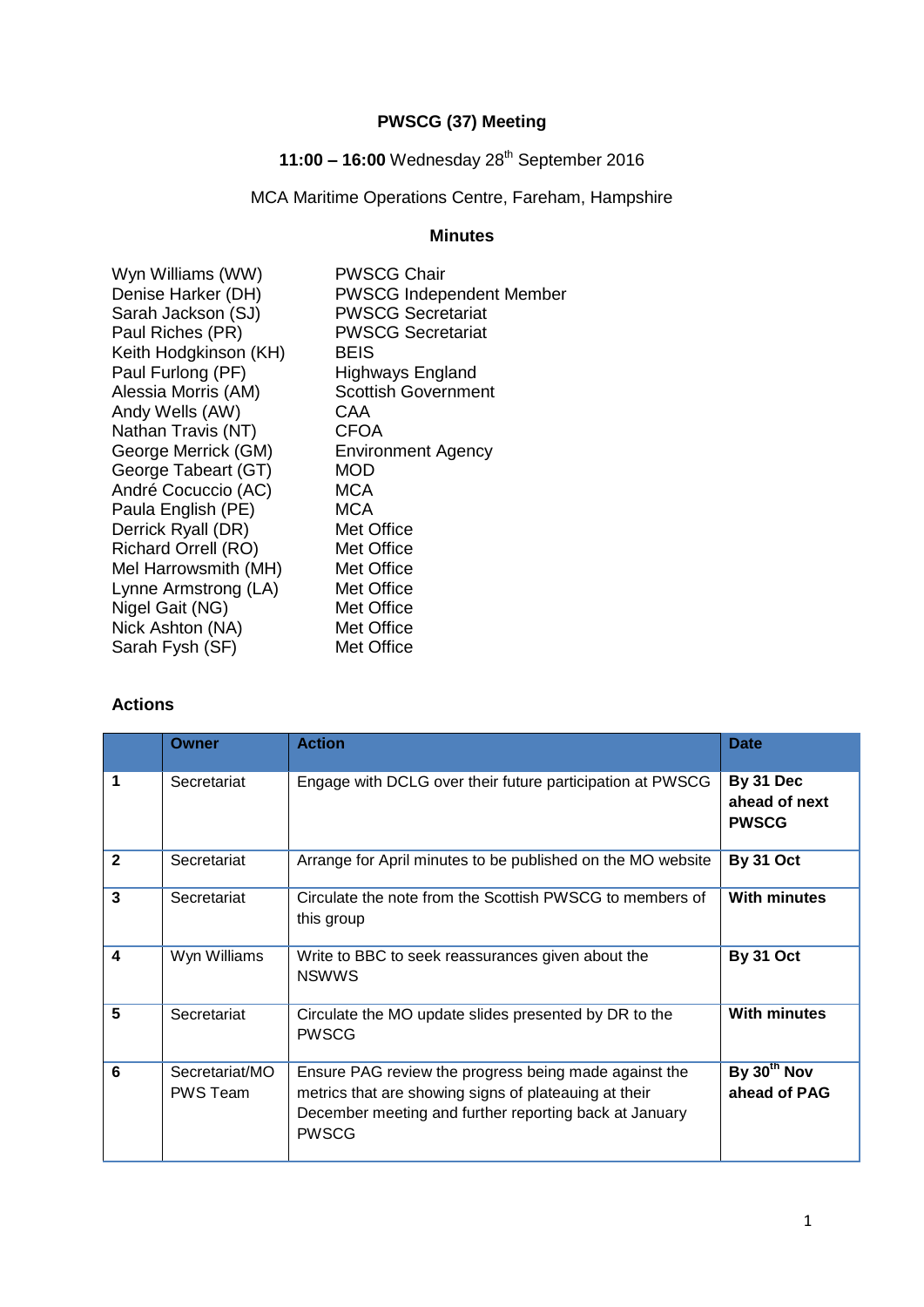|   | Owner              | <b>Action</b>                                                                                                                                                 | Date                                               |
|---|--------------------|---------------------------------------------------------------------------------------------------------------------------------------------------------------|----------------------------------------------------|
|   | George Tabeart     | Provide a contact at JOMOC for MO to discuss the ongoing<br>use and need for pressure charts                                                                  | By 31 <sup>st</sup> Oct                            |
| 8 | MO PWS Team        | Prepare an update for the next PWSCG on the costs<br>associated with the services being identified for<br>rationalisation to meet the spending review savings | <b>Update ready</b><br>for January<br><b>PWSCG</b> |
| 9 | Mel<br>Harrowsmith | Provide a report to the PWSCG on the findings from the<br>recent Chemet and Heat workshops                                                                    | <b>By 31 Oct</b>                                   |

## **1. Welcome and Introductions**

WW opened the meeting and welcomed everyone. Apologies were received from Tracy Goode (Welsh Gov), Charlie Hall (NPCC), Craig Woolhouse (EA), Ben Fletcher (CO), John Irvine (N Ireland)

SJ informed the group that Trish Abbot who was the representative from DCLG has moved on and that there isn't an immediate replacement for her. DCLG have requested that they remain copied into PWSCG correspondence. The Secretariat will engage with the team at DCLG to seek their continued participation in this group.

### **2. Minutes and actions**

The group were content with the minutes from the previous meeting and these will be published on the Met Office website.

PR updated the group on the progress to meet the actions from the April meeting. All actions have been completed.

#### **3. Reports**

WW updated the group on his recent activity which included participation at the Interdepartmental Met Office Strategy Group (IMOSG) where WW stressed to the Met Office the importance for them to deliver the Transformation and Efficiency programme. WW attended PWSCG meetings in both Northern Ireland and Scotland to hear first-hand from a range of responders who rely on the PWS. The secretariat will circulate a note of the Scottish PWSCG meeting prepared by Alessia's team. WW chaired the PWS Assurance Group (PAG) meeting in early September and was encouraged by the MO plans that have been implemented to ensure that there will not be a repeat of the erroneous test warnings that were broadcast by mistake in the summer. The PAG focussed on the rate of improvement reported on both the raw model and post-processed outputs with a request that the secretariat undertake an in depth review to look into the slower rate of improvement seen recently. The biggest discussion item at PAG was on the Transformation & Efficiency programme. The PAG have more confidence now in the delivery of certain aspects of the T&E programme such as the plans relating to National Capability, however more work is required on any changes required to service provision and corporate services to meet the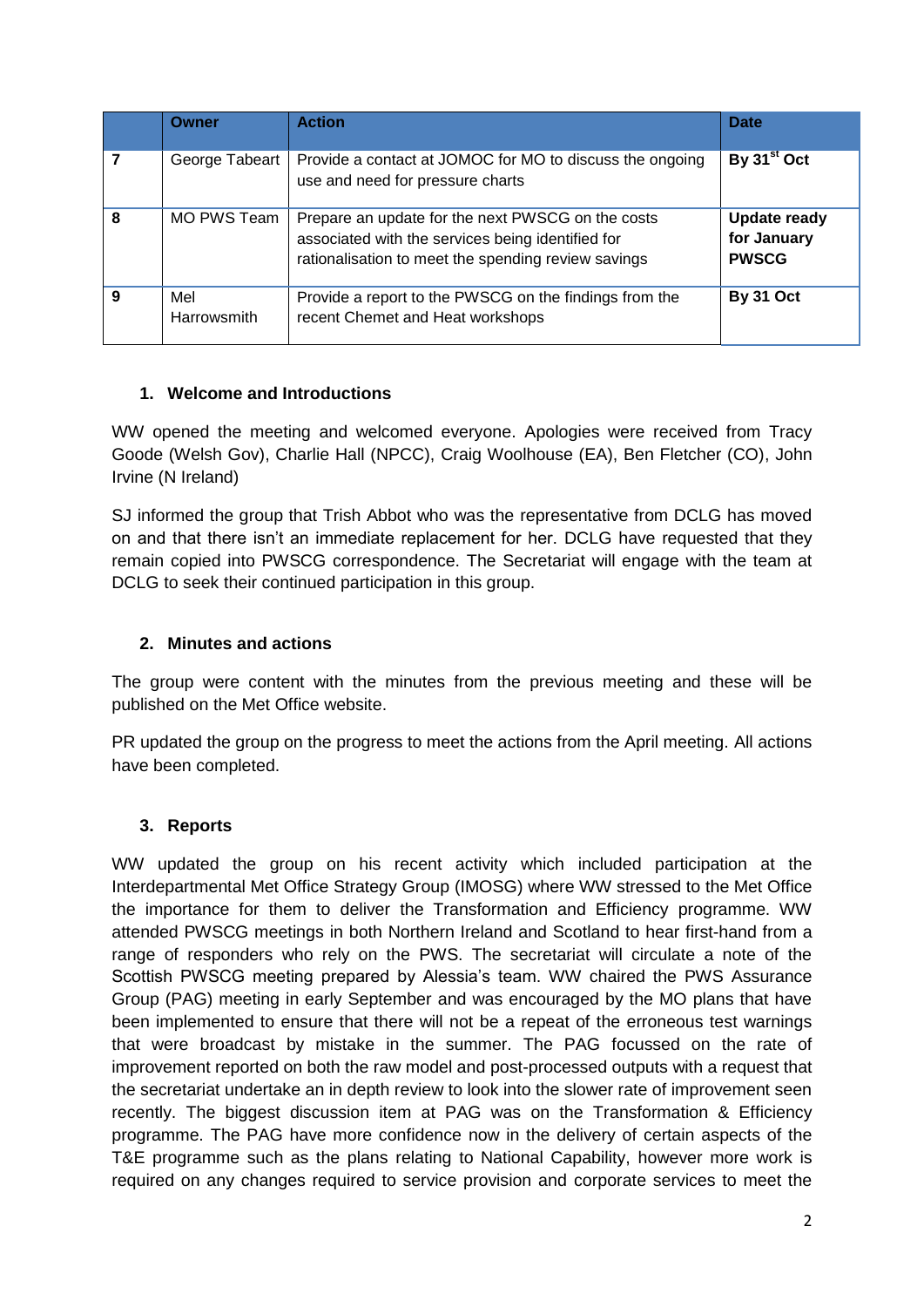required reductions. WW updated the group on the issue of the loss of the BBC contract including the recent announcement about their new supplier. WW will write to the BBC to remind them of the assurances they gave earlier in the year in relation to NSWWS.

## **4. Media and Reach sub-Group (MARG)**

DH summarised the progress and engagement with broadcasters at the recent MARG meeting held on 13<sup>th</sup> September. Although there was a reduced turnout from participants at the last minute the meeting provided a much needed steer on initial perceptions of the PWMS and a gauge into the appetite for further take up of the service. On PWMS, there were no major concerns expressed. The broadcasters are in different stages in terms of their experience with the service with some having recently signed up, others actively engaged in user testing and others still considering options. Positive feedback received from those who have looked at the data supply so far. The group were content with the revisions to the name our storms initiative and recognise the value it provides to them aiding communication to a wider audience. The session on communicating heat provided MO with a helpful broadcaster insight into what they believe could work for audiences with some ideas about how any heat advisory service could work in practice. MO will follow up the ideas put forward with the relevant organisations such as PHE.

## **5. Update from Department for Business, Energy and Industrial Strategy (BEIS)**

KH provided an update from a Government perspective on the changes that have taken place within BEIS (formerly the Department for Business, Innovation and Skills, BIS) and more widely across Government and the Civil Service. The summer proved to be a time of great change which this group will be aware of due to the EU referendum and the resulting changes of Ministers and a new PM. Jo Johnson remains a BEIS minister and retains the responsibility for PWS. The Department has a new Secretary of State, Greg Clark. The Machinery of Government changes are underway and for BEIS this means the amalgamation of the former departments of BIS and the Department for Energy and Climate Change (DECC) with the aim to complete that process by March 2017. The MO now has key customers brought together in one department as climate change policy and the customer function of PWS are within the same department. GT reported that at the recent IMOSG there was a useful presentation given by Sarah Honour on the Hadley Centre for Climate Prediction (HCCP) and enquired how the merger of DECC and BIS may impact arrangements there and whether there would be the need for rationalisation. SJ noted that on the MO sponsorship side Paul Hadley remains the Deputy Director with responsibility for MO at BEIS and has close links with the HCCP. Within BEIS there had been an immediate need to focus on policy such as Hinkley Point and developing the Industrial Strategy.

The group were informed that the process for reappointing WW and DH for a further term with the PWSCG had been successfully completed. This was noted as a very good outcome as others had found it much harder to seek reappointments, so this was testament to their hard work and dedication and the results they have achieved with this group.

SJ gave her views on where she believed any changes or impacts could be felt on the PWS as a result of the decision to leave the EU. Overall there is probably only a small direct impact compared to other policy areas. Many of the international organisations where the MO represents UK interests are not solely EU creations and the UK is a member in its own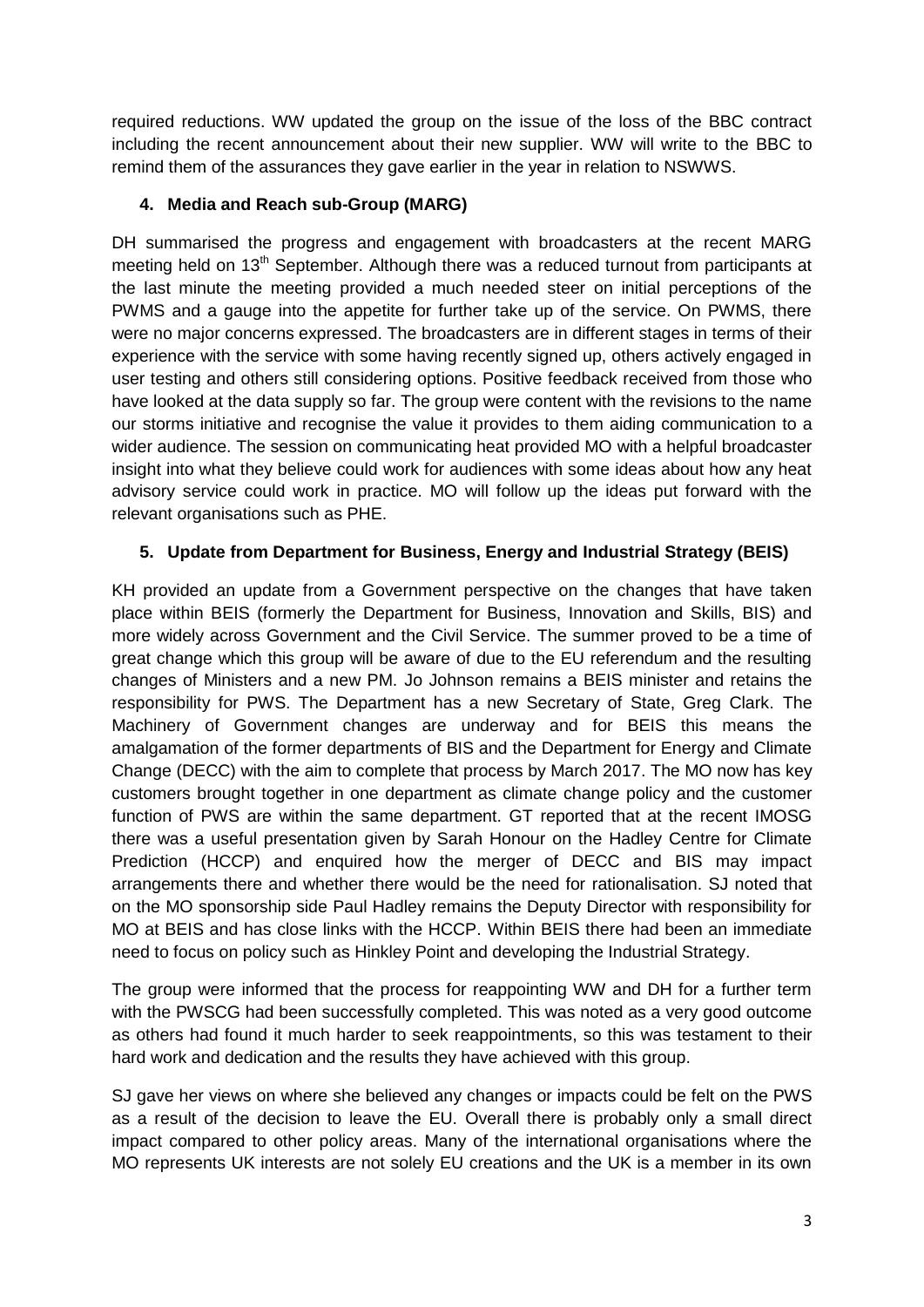right. There are a number of international subscriptions that will be impacted by the recent exchange rate fluctuations but currency exchange rate risks were always present and there are mechanisms in place to manage those. In recent years the rates have been in the UK's favour which had resulted in £2m as an unexpected bonus. Other wider questions that have been raised link to current uncertainties around the status of non-UK nationals who may be working in scientific roles at the MO.

## **6. Met Office performance update**

DR provided a comprehensive review of the activity undertaken by the PWS team over the summer months and a summary of the weather conditions experienced. Headline messages were that it has been an unexceptional summer in meteorological terms. There were few warnings issued and those that were tended to be for convective rainfall events. There was a wet start for a period in June then overall some short periods of heat reaching a max of 34 degrees. The temperature for the period was  $+0.6^{\circ}$ C above the long term average. A persistent challenge especially for the summer months is the ability to forecast convective heavy thundery outbreaks. This challenge was apparent in a missed warning for a severe thundery downpour in north-west Kent on  $25<sup>th</sup>$  June which led to substantial flash flooding.

DR spoke about the improvements to National Capability both in terms of making greater use of the High Performance Computer (HPC) and model upgrades. The upgrade in March 2016 is probably the biggest model improvement implemented in a decade. The model improvements are in a large part down to increased observations feeding into the model including feeds from satellites. In November there will be another upgrade to model runs which will better exploit the HPC. The group discussed the impact on model outputs when you have a wide spread in the parameters being fed into the model in the first place. DR explained that when there is a wide variation in the data fed into the model this will impact on the degree of confidence that can be achieved over a longer timescale. The variable results can make it harder to convey the probabilistic nature of that forecast. DH enquired about forecasters' consideration of other Met Service model outputs when these highly variable scenarios occur. DR informed the group that the Chief Forecaster would look at other Met Service Models such as the US, French, Japanese and ECMWF outputs but it was worth noting that no one else runs such a high resolution model over the UK.

DR informed the group that progress against some of the accuracy metrics such as days 1,3,5 rain and sun are not showing the same rate of improvement that has been sustained over recent years. Although it is very early to tell for sure if there is any sustained plateauing the MO are looking into this emerging trend in more detail to check whether there is any substantial reason behind this change. The PAG will refer back to the issue in December and report back at the next PWSCG at the end of January. DR went on to speak about the positive developments such as the new radar network which will become fully operational in 2017. This will provide benefits in being able to analyse precipitation type and therefore provide much greater accuracy for distinguishing between rain and snow in a weather system. The Doppler wind radar will deliver improvements in assessing the speed of movement of the particles in the weather system. DR also noted that with the investment in the radar network the MO are pressing to be included as a mandatory organisation to be consulted with for large infrastructure projects as there are risks that a development in the wrong place would inhibit the functioning of the radar network.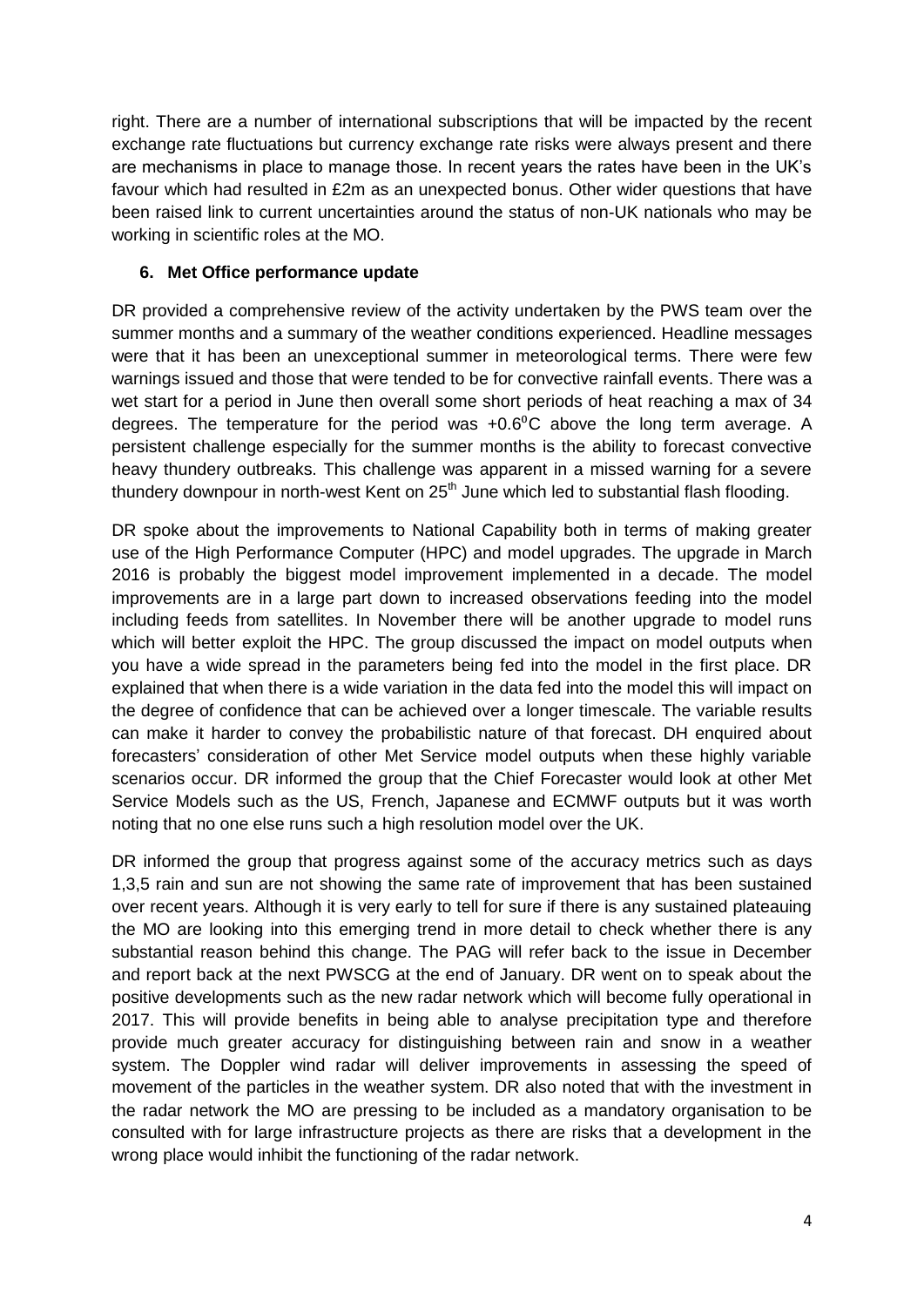On reach and engagement DR spoke about the successful launch of the Public Weather Media Service (PWMS) and highlighted the additions being made to that service that include a new 'Presenter' tool to replace the media briefing service and plans to implement an API approach to data dissemination for July 2017. MH spoke about recent social media highlights including communications issued about heat and any lessons learned from the social media approach will be taken into account for the communications plan being developed for cold weather.

DR summarised the position on the 'name our storms' initiative and the changes that are being implemented for the continuation of the pilot which starts again on 1<sup>st</sup> October and will run for 12 months. Changes include the consideration of flooding alongside wind events and the focus to be on naming for amber and red to ensure the right balance of naming.

In other news, PF was pleased to announce that Highways England have signed a new contract with the Met Office for their weather services.

## **7. Update on milestones**

RO updated the group on the plans to provide a mountain weather forecast service in collaboration with Sport Scotland and the Mountain Weather Information Service (MWIS). Research was commissioned by Sport Scotland in 2015 with findings indicating that the services are well used by the public and businesses with insights that can be applied to other mountainous parts of the UK. The opportunity is to co-create a product that is more resilient than the current offer. The Met Office is revising their service but the collaboration is likely to be with Sport Scotland in the first instance as there remain some challenges with MWIS over the creation and production of the forecast.

## **8. PWS Service review**

RO provided an update on the review into PWS services which are required as a result of last year's comprehensive spending review. The review carried out to date has identified areas that are not catalogued and some are old services meeting niche requirements or are based on legacy technology. There are also some services provided internationally that will be of use to fewer UK citizens than the UK services but do provide a reputational benefit. The group discussed the issues in depth. One view was that in terms of some of the international services, the benefit is perhaps more direct in the support of the business of UK Government rather than the general public. GT believed that some of the international service output is used by the Joint Operational Meteorology and Oceanography Centre (JOMOC) WW felt that in order to provide a meaningful steer in terms of the priorities it would be crucial for the MO to provide a clearer breakdown of the costs associated with each service. AM suggested it may be prudent for the MO to map the other sources of information that exist that help support these international services. There was discussion on one particular service, the production of surface pressure charts. There is a belief that there may be better alternatives to the charts but they do remain popular within certain user groups such as the aviation sector. GT would provide the relevant contact at JOMOC so MO could better understand their use of pressure charts.

The view of the group was that it was the right thing for the MO to review these services in light of the savings that need to be achieved. It was agreed that the MO would do further work to provide the costings around the services and also what real alternatives may now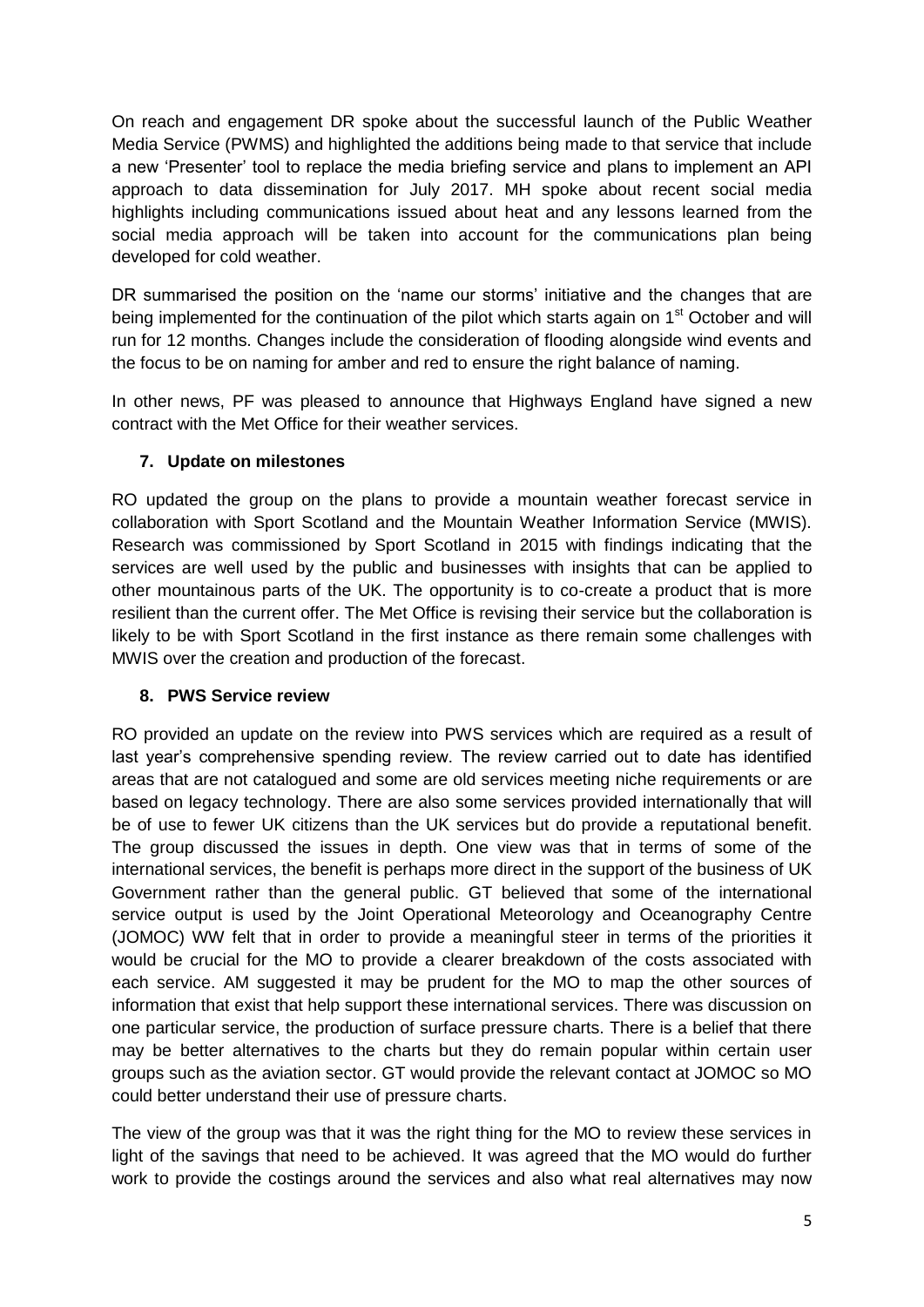exist including options for more automation as a solution. The MO has been asked to provide an update on this matter at the January PWSCG.

## **9. Next generation National Severe Weather Warning Service (NSWWS)**

MH provided an update to the group summarising the improvements being planned for the NSWWS. Highlights include the inclusion of additional warnings types e.g. thunderstorms, work on more effective communication of risk and the most appropriate language to convey warning message. Ideas are being developed into how to handle short notice weather events and small area update requirements. Technical work is underway for the new warnings creation tool. Public research is being carried out by Navigator a qualitative research company, and will be looking in depth at the public's awareness and response to severe weather warnings and hot weather and health warnings for heat. The report into this work is due at the end of October.

MH spoke about the recent Chemet and Heat workshops which have been held with responder communities around the country. The post workshop analysis is underway and a recommendations paper will be presented to the PWSCG by  $31<sup>st</sup>$  October. The overall feedback shows there is appetite for 'something' to be provided in relation to heat which people view as a stand-alone issue, but more detailed analysis of the workshop outputs are required to develop a proposal. Evidence gathering is also required to look into the information and services required to effectively communicate about extreme cold and the group agreed with the plan to conduct the workshops at the end of the winter season when experiences of cold weather are fresh in people's minds. MH spoke about recent engagement activity having presented at a cold weather seminar and the contacts they have established with Public Health England (PHE) in respect of the heat health watch service and the options there may be to disseminate information through social media such as mumsnet.

MH provided an update on Hazard Manager following the successful migration to version 2 of the system earlier this year. There is now a roadmap in place until 2020 to ensure a continual evolution and improvement to the service. A number of additional services will be introduced during 2017 including the three month outlook, health watch alerts, NSWWS impact tables and consideration being given for a Weather Observation Website (WOW) impacts reporting page. MH spoke about opportunities to increase the membership of hazard manager and will be meeting the Business Enterprise Resilience Group (BERG) to discuss whether the service would be suitable for them. There is the potential to expand membership to include community leaders such as flood wardens and parish councillors.

## **10. Increasing digital reach**

SF presented to the group the MO plans to deliver a significant step change in the content they offer. There will be a big increase in the amount of content being produced by the MO and that will be across a range of channels such as audio interviews, live and video content etc. A new editorial board is in place meeting daily to provide a strategic view and an editorial focus on the content output. The new visual cortex graphics package has been launched providing the latest technological advances in displaying weather. Additional training and up skilling has been delivered to the digital team in particular on animation meaning the MO is now less reliant on external contractors. Investment is being put into the